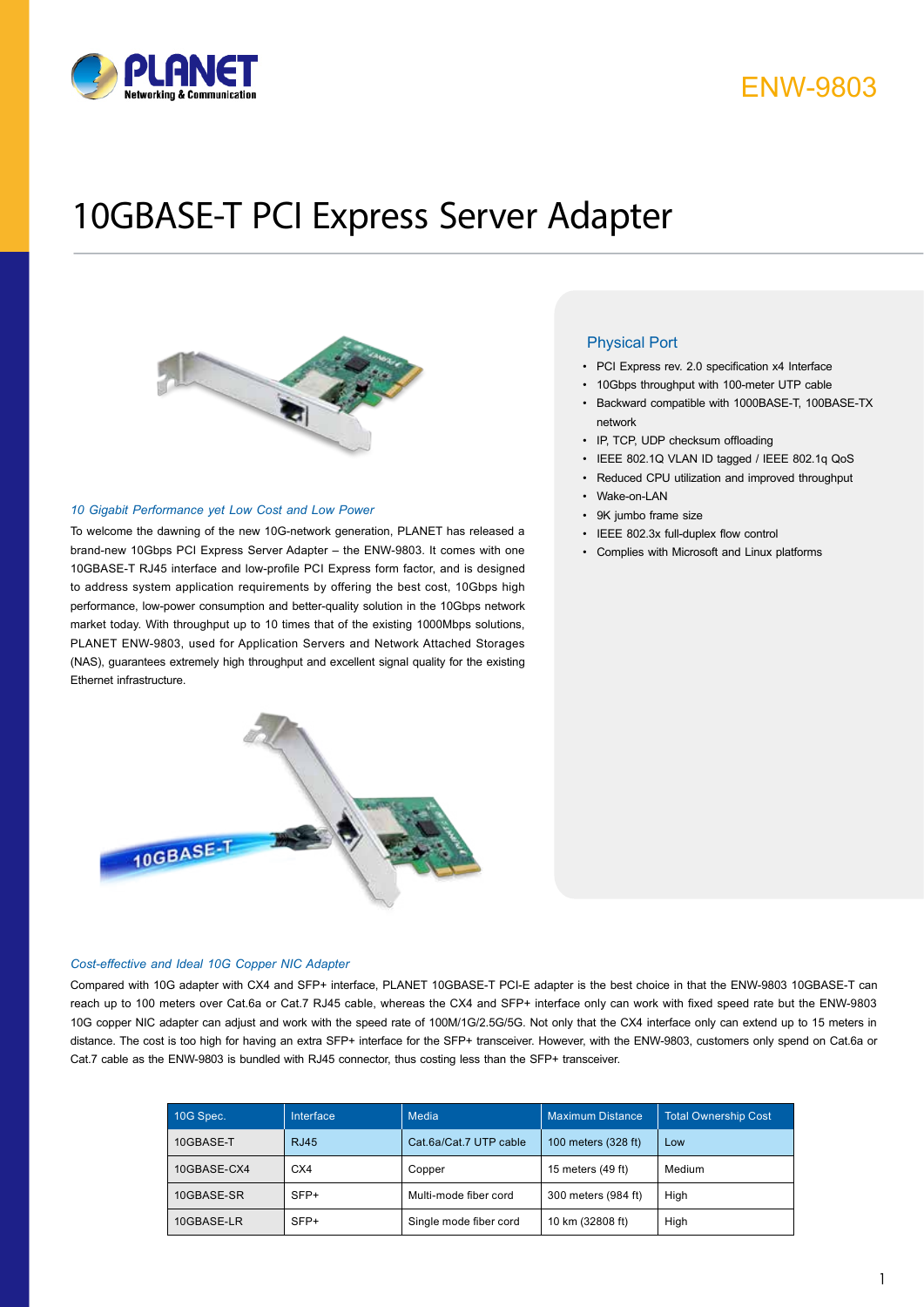

#### *10GbE Device Designed for Low-power, Low-cost and Single-port Applications*

The ENW-9803 is an optimized 10GbE device designed for low-power, low-cost and single-port applications required in application servers, high-end workstations and personal computers. This makes it ideal for enabling 1GbE to migrate to 10GbE for bandwidth-intensive workstation applications and lowend to mid-range network appliances. With the innovative PCI Express Bus Architecture, it offers increased bandwidth, reliability and additional functionality compared with standard GbE network cards. The performance of throughput at rates up to 20Gbps is unbelievable, thus eliminating the bottleneck that exists with the current Gigabit network. PLANET ENW-9803 is designed to connect your servers and workstations, guaranteeing extremely high throughput and excellent signal quality.

#### *Standard 802.1Q VLAN Support*

Moreover, the ENW-9803 supports IEEE 802.1Q VLAN which allows it to operate in a flexible and secure network environment. With 9K jumbo frame ability and IEEE 802.3 flow control support, it further optimizes throughput and wire-speed packet transfer performance without risk of packet loss. The high data throughput of the device makes it ideal for most 10 Gigabit Ethernet environments.

### *Multiple OS Support*

The ENW-9803 operates completely well with most of the popular and latest operating systems including Microsoft Windows Server, Linux and VMware, enabling simple integration into network designs. There is no need of any modification to the server's operating system or any special software required for the ENW-9803 to be integrated into the system.

### **Applications**

### Server NICs

PLANET ENW-9803 is equipped with one 10 Gigabit RJ45 interface, giving 10 times more performance than the existing Gigabit transmission. Thus, the ENW-9803 can easily act as a server NIC of your networks by wiring to the backbone switches. With one PCI Express rev. 2.0 specification x4 Interface, the ENW-9803 is an ideal solution for the mainboard with PCI Express interface now and in the future.